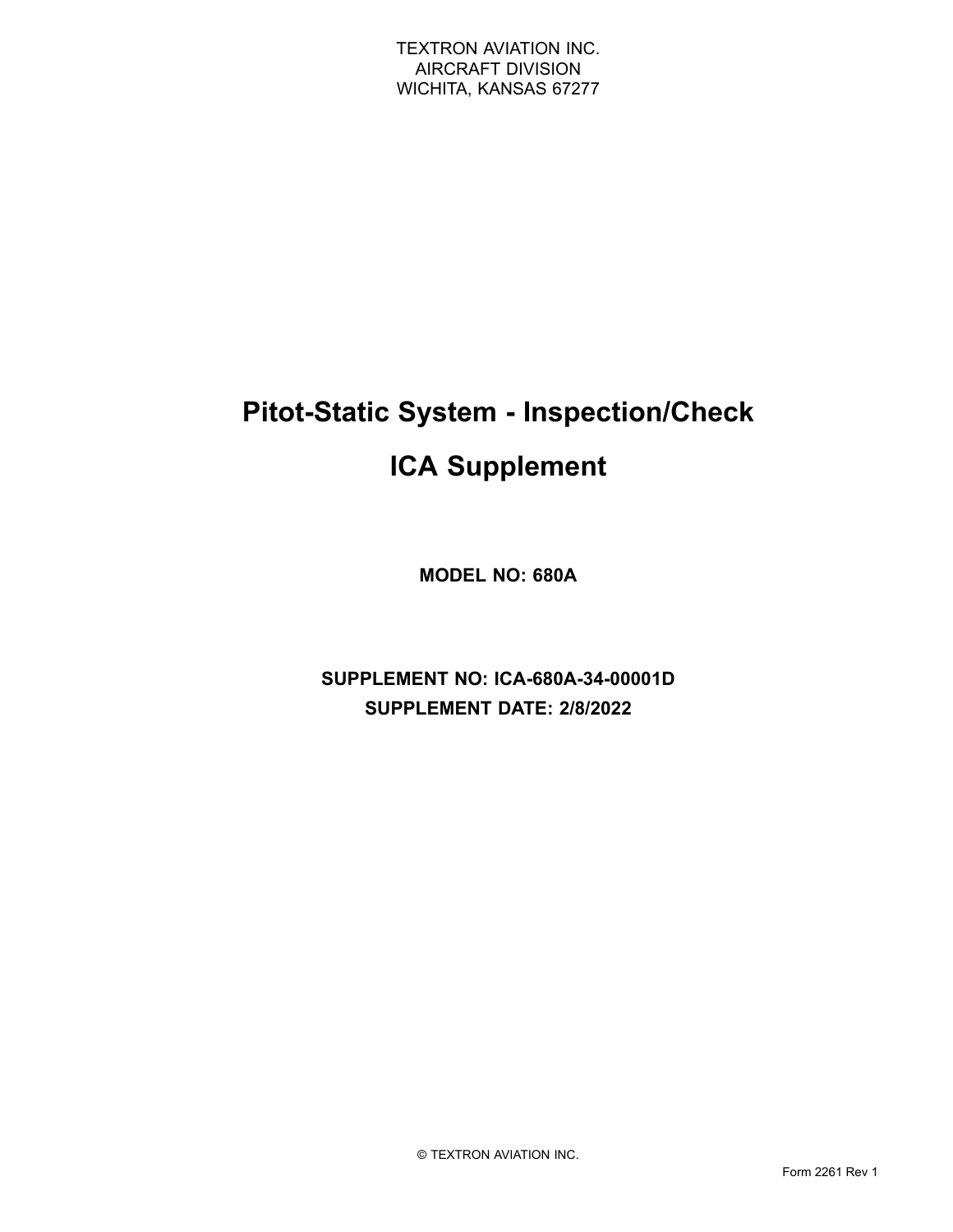#### **REVISIONS**

| ICA-680A-34-00001                        | Rev: D             | Date: Feb 8/2022                                                                                  |
|------------------------------------------|--------------------|---------------------------------------------------------------------------------------------------|
| <b>ICA Summary</b>                       | Pages 1-2          |                                                                                                   |
| <b>Manuals Affected</b>                  | <b>Description</b> | <b>Title</b>                                                                                      |
| Maintenance Manual                       |                    |                                                                                                   |
| this ICA Supplement Obsolete.            |                    | This ICA supplement was incorporated in Revision 4 of the Model 680A Maintenance Manual rendering |
| Appendix A: Illustrated Parts<br>Catalog | Not Used           |                                                                                                   |
| Appendix B: Wiring Diagram<br>Manual     | Not Used           |                                                                                                   |
|                                          |                    |                                                                                                   |
| ICA-680A-34-00001                        | Rev:C              | Date: Oct 18/2016                                                                                 |
|                                          |                    |                                                                                                   |

| TUA-000A-04-0000 T                       | REV.U                     | Dale. Oct 10/2010                                                                                                                                                       |
|------------------------------------------|---------------------------|-------------------------------------------------------------------------------------------------------------------------------------------------------------------------|
| <b>ICA Summary</b>                       | Pages 1-6                 |                                                                                                                                                                         |
| <b>Manuals Affected</b>                  | <b>Description</b>        | <b>Title</b>                                                                                                                                                            |
| Maintenance Manual                       | 34-10-00 pages<br>601-619 | Pitot-Static System - Inspection/Check                                                                                                                                  |
|                                          |                           | Corrects the altitude output and Mach number in Table 605 for the 28,400 feet test point.<br>Corrects the tolerance output in Table 606 for the 11,000 feet test point. |
| Appendix A: Illustrated Parts<br>Catalog | Not Used                  |                                                                                                                                                                         |
| Appendix B: Wiring Diagram<br>Manual     | Not Used                  |                                                                                                                                                                         |

| ICA-680A-34-00001                                                                             | Rev:B                     | Date: Aug 01/2016                      |
|-----------------------------------------------------------------------------------------------|---------------------------|----------------------------------------|
| <b>ICA Summary</b>                                                                            | Pages 1-6                 |                                        |
| <b>Manuals Affected</b>                                                                       | <b>Description</b>        | <b>Title</b>                           |
| Maintenance Manual                                                                            | 34-10-00 pages<br>601-619 | Pitot-Static System - Inspection/Check |
| Adds a separate gear down chart for airplanes -0052 and On and and airplanes -0001 thru -0051 |                           |                                        |

 Adds <sup>a</sup> separate gear down chart for airplanes -0052 and On and and airplanes -0001 thru -0051 incorporating SB680A-34-02 installed.

• Adds 4 additional gear up test points for airplanes -0017 and On and airplanes -0001 thru -0016 incorporating SB680A-34-01 installed.

•Adds the requirement to disengage the CABIN PRESS AUTO circuit breaker.

•Changes the maximum permitted testing altitude to 52,000 feet.

| Appendix A: Illustrated Parts<br>Catalog | Not Used |  |
|------------------------------------------|----------|--|
| Appendix B: Wiring Diagram<br>Manual     | Not Used |  |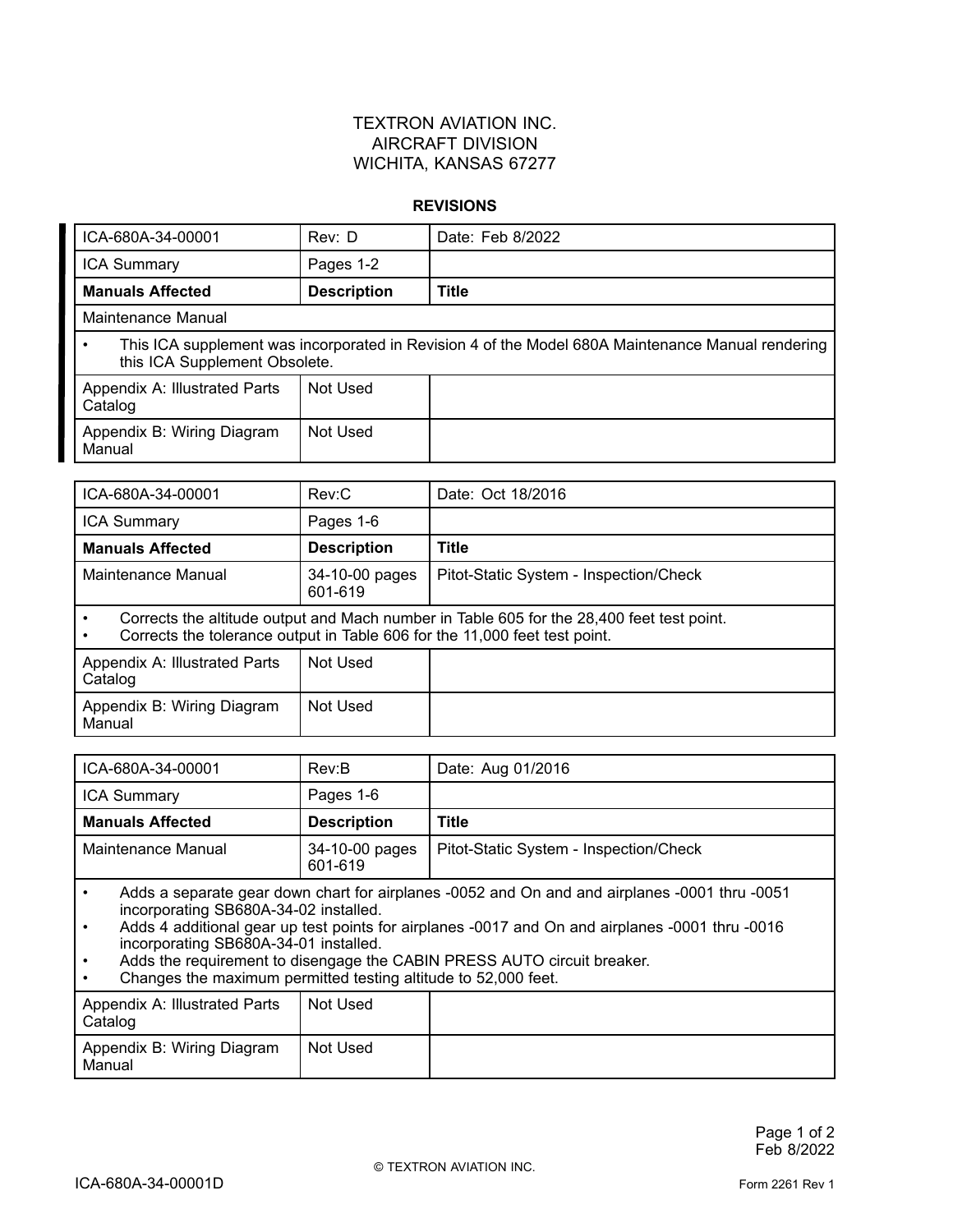| ICA-680A-34-00001                                                                                                         | Rev: A                    | Date: Feb 26/2016                      |
|---------------------------------------------------------------------------------------------------------------------------|---------------------------|----------------------------------------|
| <b>ICA Summary</b>                                                                                                        | Pages 1-6                 |                                        |
| <b>Manuals Affected</b>                                                                                                   | <b>Description</b>        | <b>Title</b>                           |
| Maintenance Manual                                                                                                        | 34-10-00 pages<br>601-617 | Pitot-Static System - Inspection/Check |
| Corrects the Caution to read: not to exceed 49,000 feet above sea level.<br>Adds Calibrated Airspeed and Altitude charts. |                           |                                        |
| Appendix A: Illustrated Parts<br>Catalog                                                                                  | Not Used                  |                                        |
| Appendix B: Wiring Diagram<br>Manual                                                                                      | Not Used                  |                                        |

| ICA-680A-34-00001                             | $Rev: -$                  | Date: Jan 22/2016                      |
|-----------------------------------------------|---------------------------|----------------------------------------|
| <b>ICA Summary</b>                            | Pages 1-6                 |                                        |
| <b>Manuals Affected</b>                       | <b>Description</b>        | <b>Title</b>                           |
| Maintenance Manual                            | 34-10-00 pages<br>601-617 | Pitot-Static System - Inspection/Check |
| Adds Calibrated Airspeed and Altitude charts. |                           |                                        |
| Appendix A: Illustrated Parts<br>Catalog      | Not Used                  |                                        |
| Appendix B: Wiring Diagram<br>Manual          | Not Used                  |                                        |

#### **1. ICA Obsolescence**

A. This publication and its contents have been incorporated into the applicable manuals in the revisions noted above. Refer to the most current revision of the manuals listed above for the most up to date Instructions for Continued Airworthiness.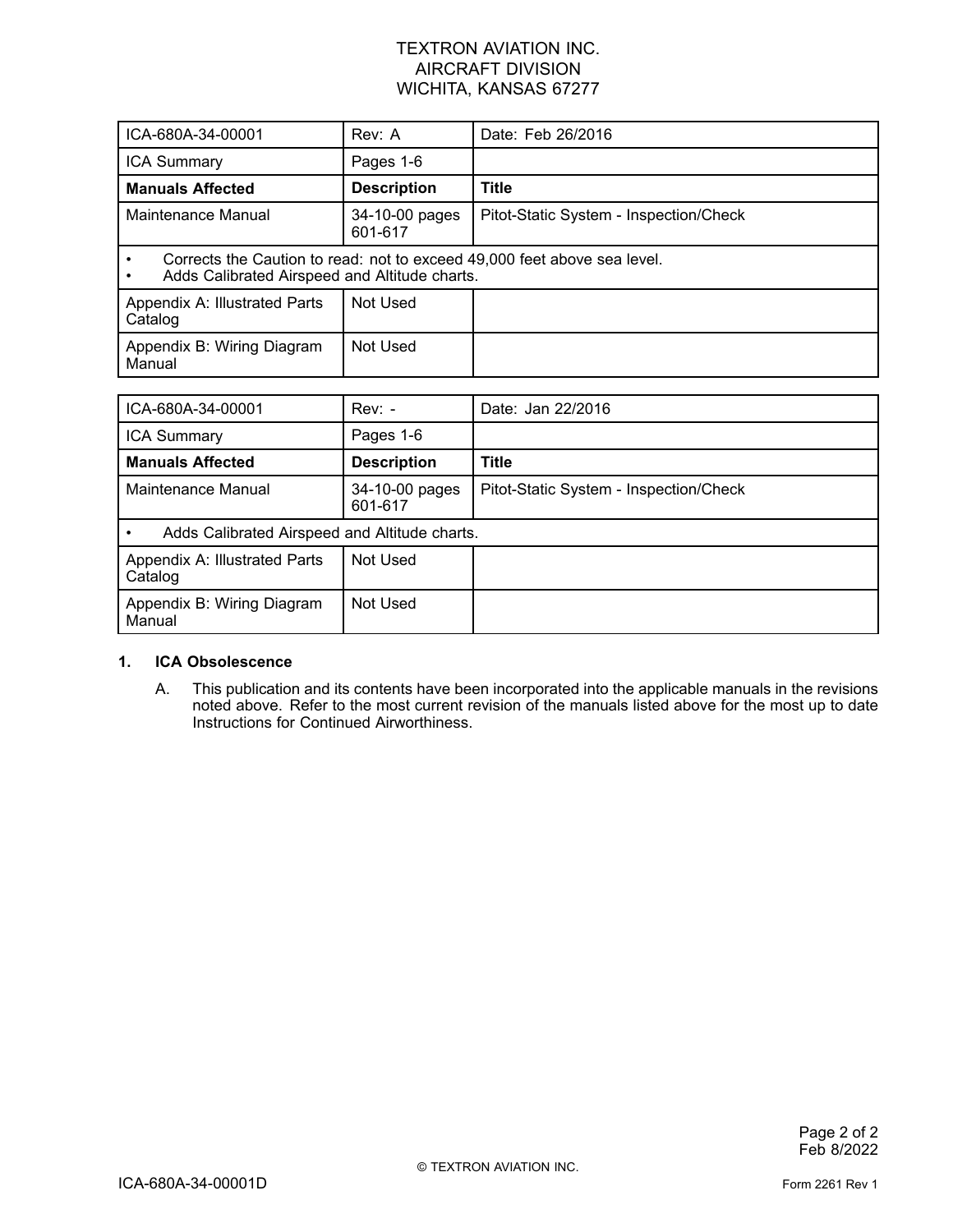### **SUPPLEMENT NO: ICA-680A-34-00001D APPENDIX A: ILLUSTRATED PARTS CATALOG**

# **NOT APPLICABLE**